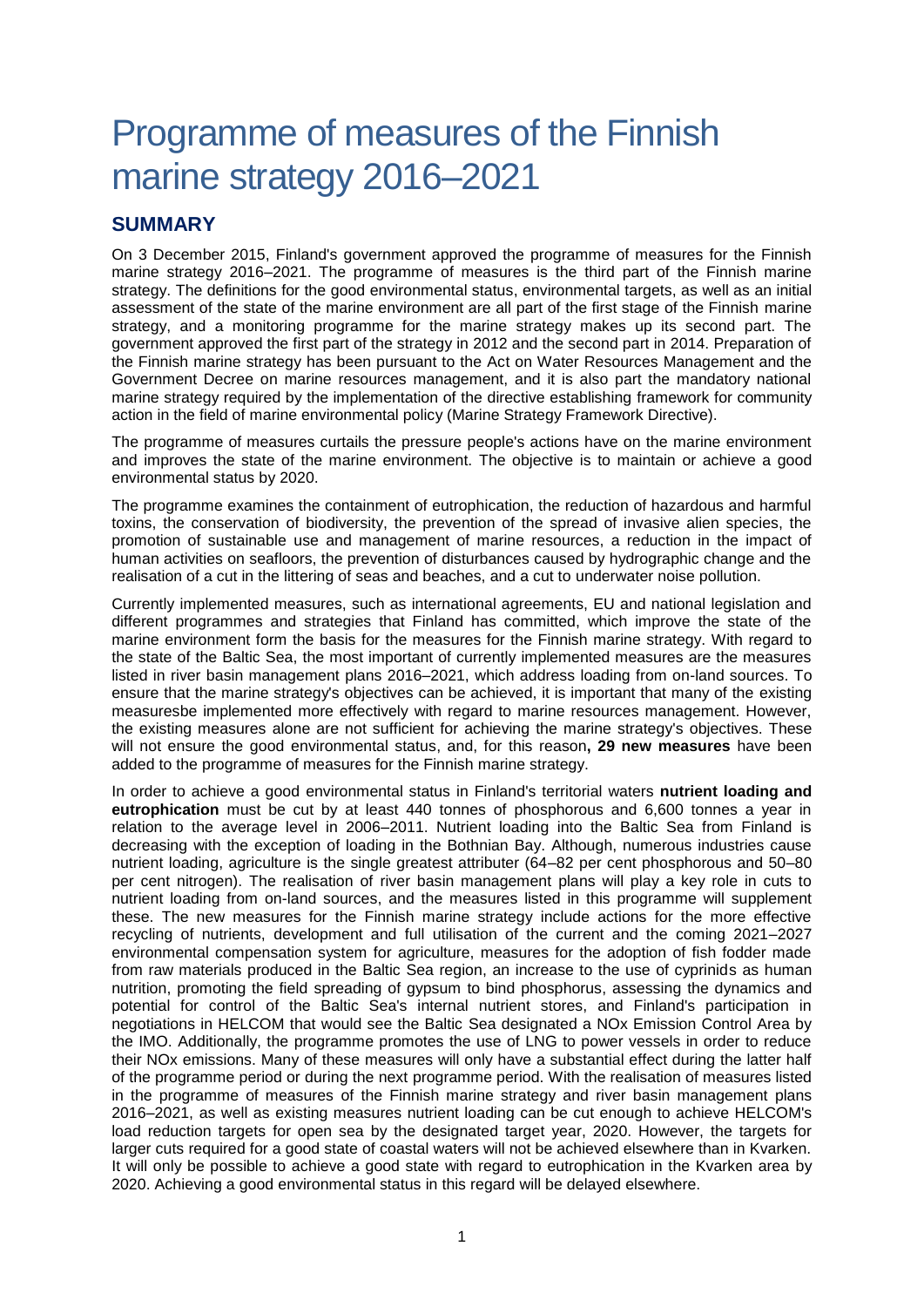No quantitative targets have been set for a cut to loading of hazardous and harmful substances that are from on-land sources or airborne, but the quality norms have been established for level of substances in the marine environment. The objective is to achieve concentrations that are in line with environmental quality standards. Regular loading inventories are carried out in order to gather data on loading on hazardous substances to waters. Industry and community waste water treatment plants cause the single greatest amount of loading. Long-range transboundary air pollution is a significant source of mercury and dioxin deposition. Current legislation and agreements, such as chemicals legislation, the EU REACH Regulation, the Stockholm Convention on Persistent Organic Pollutants, as well as the Minamata Convention on Mercury play a fundamental role in work that aims to reduce loading. An initial action plan for certain hazardous and harmful substances pursuant to the Directive on Environmental Quality Standards will be drafted in 2018. New marine strategy measures include a review of pharmaceuticals in marine areas and a report on the volumes of and changes in dioxin and furan loads that flow through Kymijoki river into the Baltic Sea. It will not be possible to achieve the targets for hazardous and harmful substances in all regards by 2020, because TBT levels will remain too high in certain coastal areas as will the level of dioxin compounds in fish that people eat. This is due to the Baltic Sea's slow recovery from previous polluting activities especially with regard to TBT and the long-range transboudary pollution of dioxins.

**Sustainable fishing and hunting are key objectives for the sustainable use and management** of marine natural resources. The maximum sustainable yield or a similar indicator should be used when utilising fish populations for fishing, and fishing must not cause significant harm to the marine environment. The most important existing measures include the implementation of the EU's common fisheries policy and national regulation of fishing in accordance with the Fishing Act and other measures such as National Fish Passage Strategy, the national salmon and sea trout strategy as well as management and conservation of seal and bird populations. New measures added to the Finnish marine strategy include a review of the possibilities and need for improving the effectiveness of regulations that apply to fishing of coastal species and measures for the conservation of the European grayling. At this time, no accurate time line can be given on the reaching of good environmental status related to sustainable use and management of marine resources. After the measures have been realised there will be a natural delay in the growth of fish populations. However, progress will be made on their sustainable utilisation, and it is possible to achieve the targets set for sustainable use and management of marine natural resources by 2020. Achieving this objective will be a challenge specifically for reasons related to the sea trout, the zander and the European whitefish. It is possible that due the sea trout being caught as a by-catch of other fishing, more effective regulation will not lead to a sufficient drop in its fishing, and certain natural populations will remain endangered or threatened. However, the amended fishing legislation lays down the conditions that will allow the status of these populations to improve.

**The aim of invasive alien species control** is to prevent their introduction and to slow down the rate at which they spread. It has been determined that this objective had already been achieved in 2012. Maritime transport is the most important manner in which alien marine species arrive. The most important currently implemented measures are the EU Regulation on invasive alien species, Finland's National Strategy on Invasive Alien Species, as well as Finland's Act on the control of risks posed by invasive alien species, which will enter into force in 2016. Signed in 2004, The IMO's International Convention for the Control and Management of Ships' Ballast Water and Sediments is to enter into force in 2016 and Finland intends to ratify the convention before it enters into force internationally. The currently implemented measures are sufficient to allow the now achieved target to be maintained, and the programme of measures does not have any new measures for the control of invasive alien species. However, the responsible ministries must now set performance targets in place so that the procedures related to the elimination of small pests listed in the national Strategy on Invasive Alien Species can become more effective.

**Work to curtail littering of the sea and beaches** aims to achieve a level at which littering does not threaten or harm the coastal or marine environment. Littering is a new focus area of the marine strategy, but due to a lack of information, it was impossible to carry out a thorough status assessment in 2012. Especially recreational use of the sea and beaches, shipping, boating, spillover from wastewater treatment plants, storm waters, and fishing have been identified as sources of littering. The most important current measure is the implementation of national waste legislation. In 2015, HELCOM approved a recommendation for reducing litter and the Marine Litter Action Plan for the Baltic Sea. This action plan includes a measure for the implementation of the Baltic's international action plan. The first part of the measure includes a broad-scoped general survey on sources of littering, the next part will outline the target and measures for littering and the last part will comprise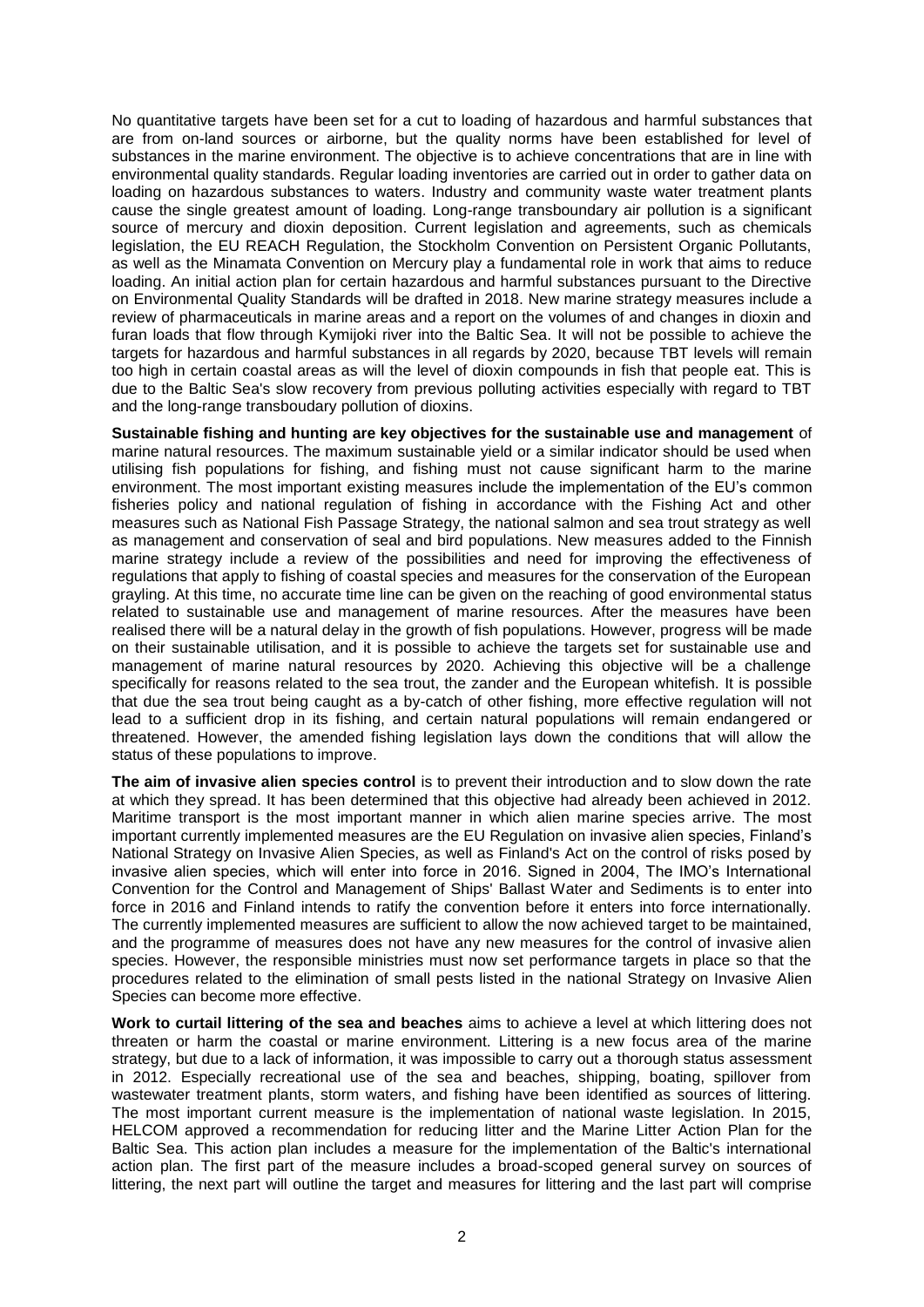the implementation of the measures. Due to lack of information, it has been impossible to predict the status of littering in 2020.

**Reducing underwater noise pollution** is a new focus area in the Finnish marine strategy, but due to lack of information it was impossible to carry out a status assessment in 2012. No quantitative targets have been set for reduction of underwater noise, and few, if any, national provisions or measures have been specified for this area. Propeller noise from vessels and boats, as well as underwater civil engineering projects have been identified as the most significant source of underwater noise. In 2014, the International Maritime Organization (IMO) drafted guidelines for the curtailing of underwater noise pollution caused by vessels, and the UN Convention on Biological Diversity recommends that the sources and impacts of underwater noise pollution be examined. New measures include the promotion of decision-making in the International Maritime Organization that aims to reduce the amount of underwater noise caused by ships and measures that will reduce the amount of impulsive noise caused by underwater civil engineering. Due to a lack of information, it has been impossible to predict the state of conduction of underwater noise pollution and other energy in 2020.

**Reducing physical damage to the seafloor** is a new focus area of the Finnish marine strategy. The focus area's status was estimated as good in 2012. No quantitative targets have been set. In Finland, the activities that cause the greatest damage to the seafloor include dredging, stacking of dredge spoils, excavation of marine sand and aggregates, construction work and laying down of cables, pipes and wires. If the area in which dredging and stacking of dredge spoils takes place is larger than 500  $m<sup>3</sup>$  the party carrying out the activities will be required to acquire a permit and follow guidelines. However, there is no definite requirement for a permit in cases of waterway maintenance dredging, but a permit is required, if dredging can alter the water environment. Small-scale dredging can be carried out after submitting a notification. Civil engineering is regulated in accordance with the Land Use and Building Act and the Environmental Impact Assessment procedures. Effective implementation of existing measures, such as the Water Act, is hampered by a lack of information on the characteristics of the seafloor and underwater nature. New measures that aim to maintain a good status include the drafting of a national programme for the extraction of marine sand and gravel, as well as the expansion of the knowledge-base for the assessment and monitoring of the impacts of dredging and for the assessment of the development needs of current practices and legislation that apply to dredging. It has been determined that a good status can be maintained until 2020.

**The objective of preventing hydrographic changes** is to ensure that permanent changes in hydrographic conditions do not have an adverse impact on marine ecosystems. Especially underwater construction work and dredging affect hydrographic conditions. In 2012, it was determined that a satisfactory state had been achieved. The most important existing measures include the Water Act, the Government Decree on Water Resource Management, the Environmental Impact Assessment procedure and application of the ministry's new guidelines for dredging and stacking. A report on measures to improve local flow conditions in coastal areas has been added as a new measure to the programme. It has been determined that a good status can be maintained until 2020.

**The general objective for maritime safety and reduction of emissions from vessels** is simply that maritime travel is safe and that it has as few harmful effects on the environment as possible. The focus point for this area is the control of risks related to oil and chemical spills. The most important existing measures include monitoring and reporting of shipping with the VTS (vessel traffic service) and the Gulf of Finland's mandatory reporting system GOFREP, hydrographic services for the updating of depth materials, development and maintenance of a level of preparedness for marine environment disasters, and the implementation of the Act on Environmental Protection in Maritime Transport. The new measures approved for the programme include a measure to reduce the risk of oil spills by improving the effectiveness of monitoring STS procedures in Finland's territorial waters by continuing the drafting of harmonised STS procedures within the framework of HELCOM in the Baltic area and improving the safety of shipping with the eNavigation Strategy's Älyväylä concept. The level of preparedness for disasters affecting the marine environment will be improved by drawing up a development programme for preparedness in the prevention of marine environment disasters. Additionally, a national action plan for the assessment of the ecological impacts of chemical spills in the Baltic will be drawn up.

The objective is to use **maritime spatial planning** to combine different forms of utilisation in marine areas in a sustainable manner that takes ecosystem activities into account, and to, in this way, also avoid forms of use that contradict one another. The most important existing measures include the Directive for Maritime Spatial Planning, joint spatial planning work between countries bordering the Baltic Sea in the HELCOM-VASAB working group, and a roadmap for the implementation of maritime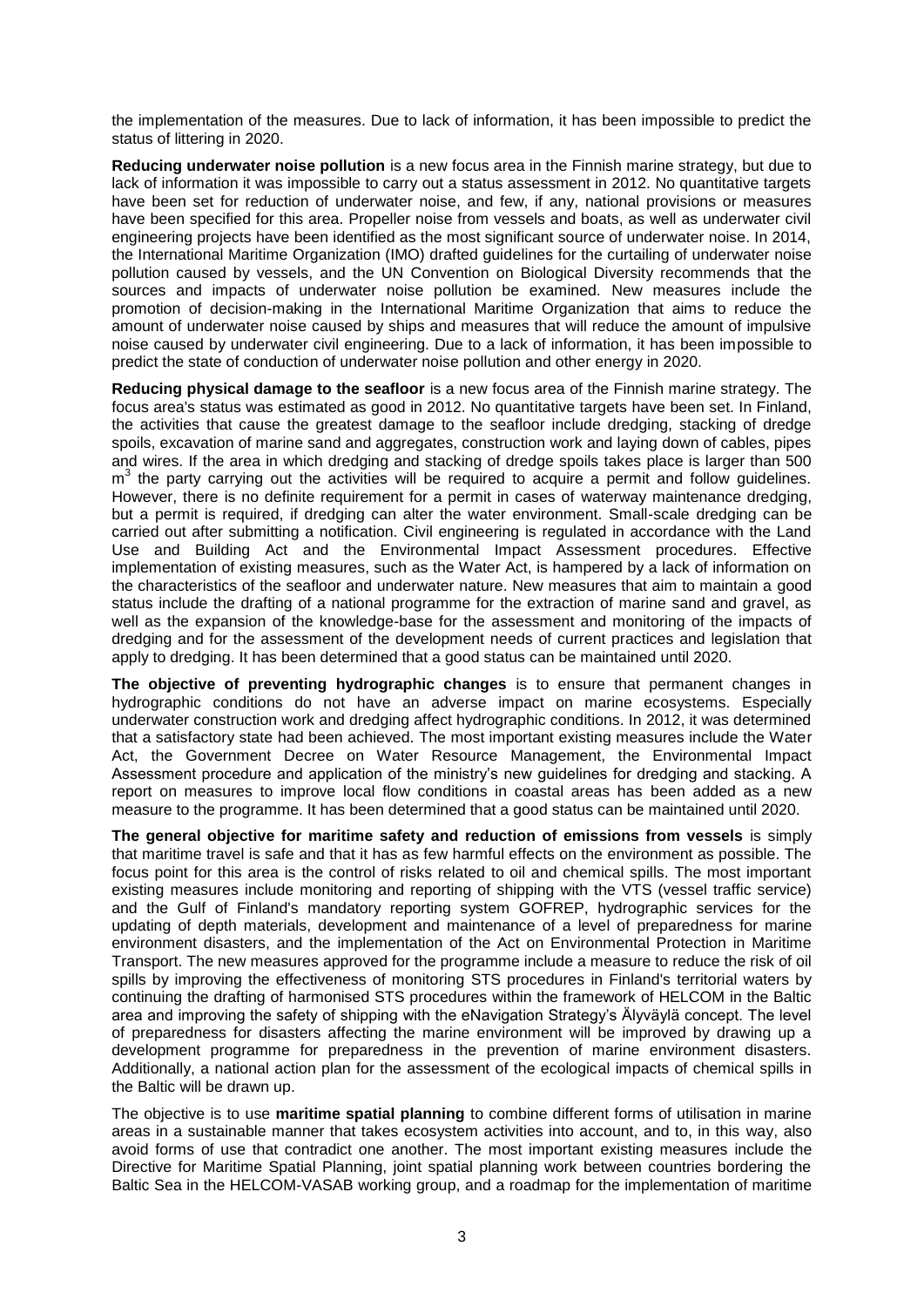spatial planning drawn up by the working group, as well as realisation of Finland's Coastal Strategy. The Directive for Maritime Spatial Planning stipulates that maritime spatial plans must be drawn up before 2021. Maritime spatial plans can be used to manage the pressures caused by people to the marine environment and promote the implementation of numerous measures in this programme of measures, such as those related to the seafloor, hydrography, noise pollution, the prerequisites for shipping or the realisation of measures related to protected areas. Existing regional plans and other plans for use of space that are based on the Land Use and Building Act currently largely meet with maritime spatial planning requirements. The key measure for this programme is to integrate conservation objectives for protected marine areas into maritime spatial plans. It has been determined that the marine strategy target for maritime spatial planning can be achieved by 2020.

**Strengthening the marine protected area network and other nature conservation activities.** The objective is to achieve a satisfactory level of conservation for native species and habitats in the Baltic Sea. No quantitative targets have been set. This target had not been achieved in 2012. All the aforementioned measures for the management and reduction of environmental pressures promote the conservation of species and habitats. The most important target is realising a reduction of eutrophication The level of conservation can be influenced not only by reducing the aforementioned pressures, but also by implementing nature conservation measures. Of the current measures, the most important are the implementation of the Nature Conservation Act and the Water Act, as well as the establishment of marine protected areas and drawing up use and management plans and rules and regulations for these. The new measures approved for the programme include more effective conservation in marine protected areas, drawing up an action plan for threatened species and habitats, conservation of key underwater habitats, as well as drawing up and realising measures for the conservation of the Baltic Ringed-seal. One key part of measures is to improve the knowledge base related to underwater nature by extending the implementation of the Finnish Inventory Programme for the Underwater Marine Environment (VELMU) after 2015 and another is the addition of a map service to improve general accessibility to data. After an assessment it was determined that a good status could be achieved by 2020, but there were uncertainties linked to the assessment, and it was based on the assumption that all the existing measures and the measures listed in this programme are realised in their entirety.

The communication measure, which includes the distribution of information, guidance and environmental education, aims to improve the awareness individual citizens and people in different professions have on the factors that contribute to the good environmental status and good practices and operating methods that reduce the pressures to the marine environment caused by human activities.

According to an expert assessment, the realisation of current and newly proposed measures related to the marine strategy would see a decrease in the pressures caused by human activity on the sea and significantly improve the state of the marine environment by 2020. However, a good environmental status cannot be achieved in full by 2020. The environment will require quite some time to recover from damaged caused especially by eutrophication and harmful substances. On the other hand, the specified target year for achieving objectives is so near that there will not be sufficient amount of time to complete all the measures listed in the programme. Additionally, years or possibly decades will pass before the impacts of some of these measures on the marine environment will be discernible. Due to delays in meeting these targets, Finland will have to rely on exceptions pursuant to the Marine Strategy Framework Directive. These exceptions will apply to nutrient loading and eutrophication, hazardous and harmful substances and the sustainable use of marine resources.

According to an economic analysis of the programme of measures, by 2020 the improvement to the state of the marine environment will produce benefits valued at 300–900 million euros a year. The premise for the analysis is that the existing measures have been realised in their entirety. The total cost of the realisation of the programme of measures has been estimated at 100–200 million euros in 2016–2021. If only those measures that would not likely be implemented without this programme are taken into account, the total cost falls to approximately 60 million euros in 2016–2021. Although there are some uncertainties in the assessment of benefits and costs, it can be stated with reasonable certainty that even in the short-term (by 2020) the financial benefits achieved by realising the programme of measures will far outweigh the costs. The costs of supplementary water resource management measures that are of key importance to the marine strategy have been estimated at 2.1 billion euros in 2016–2021.

This programme of measures includes an environmental report. No unwanted secondary effects to the environment were identified in this programme. On the other hand, there is some uncertainty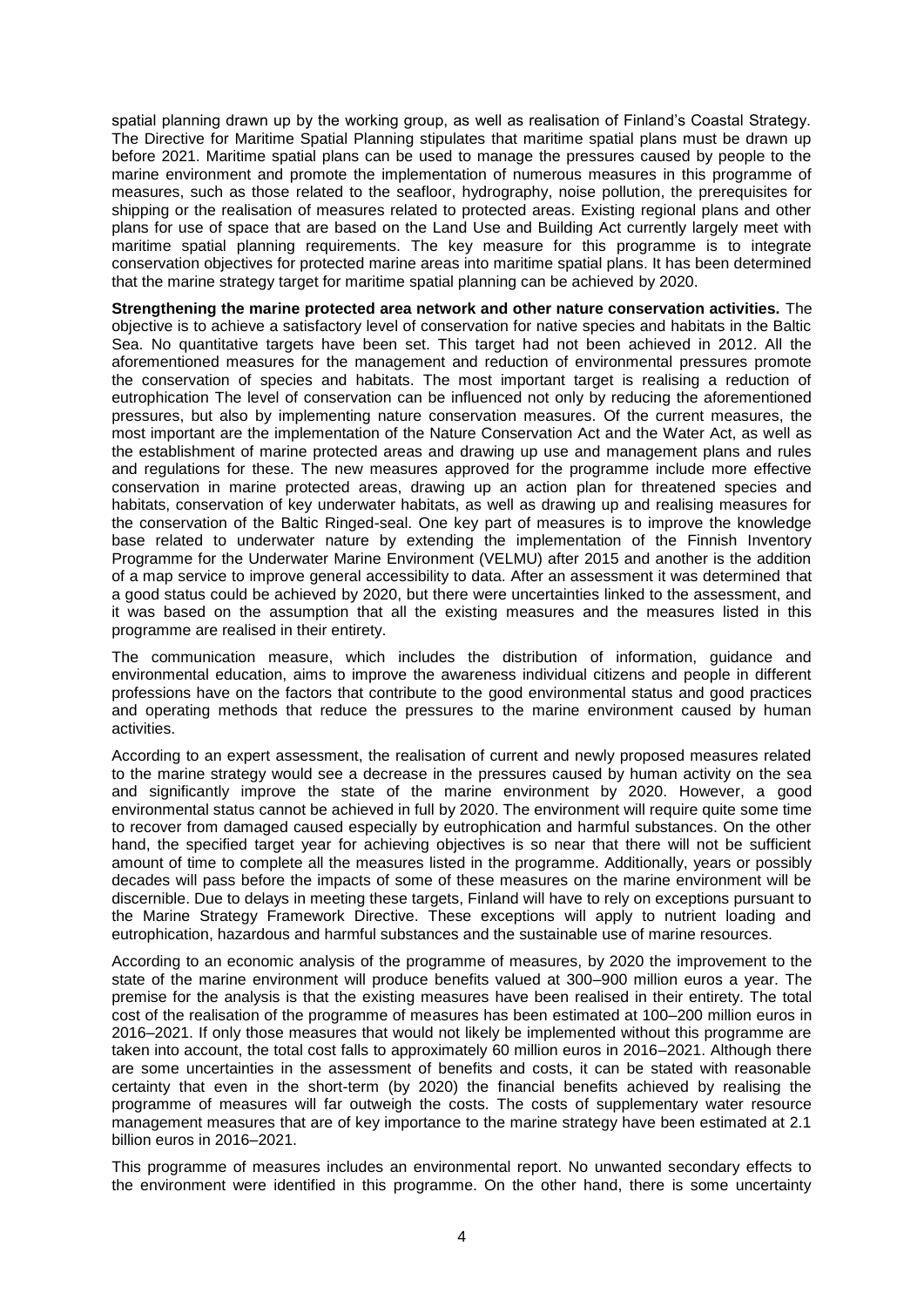related to whether the desired objectives can be achieved. The reason for this is that many of the proposed measures will only become more specific during the programme period. Additionally, the importance of voluntary steering is great. At its best, the programme of measures can produce considerable benefits for tourism, fishing, recreational use of the sea and beaches and the health and well-being of people. The programme of measures will likely have a positive influence on the marine environment also in the marine environment outside of Finland's territorial waters, and no harmful transboundary impacts were observed in the programme.

A broad-based preparation group was tasked with preparing the programme of measures for the Finnish marine strategy. Hearings were held from 15 January to 31 March 2015 during which stakeholders and experts were consulted on the programme of measures. Stakeholders have participated in preparation work in both the ELY Centres' water and marine resources cooperation groups and the programme measures preparation group. Coordination of this preparation work, as well as cooperation with other countries around the Baltic Sea, especially neighbouring EU Member States, has been carried out during preparation work in the Baltic Marine Environment Protection Commission (HELCOM) and bilaterally. HELCOM will prepare a summary of the programmes of measures decided on by Baltic states.

This programme of measures applies to Finland's territorial marine waters in their entirety from the shoreline to the border of our economic zone. Åland's government will prepare a programme of measures for its own territorial waters. The programme period will run from 1 January 2016 to 31 December 2021, and the implementation of some measures has already begun.



Figure. Baltic Sea in Finnish marine area before implementation of the programme of measures (left) and after implementation when the good environmental status has been reached (right). Graphs: Miila Westin.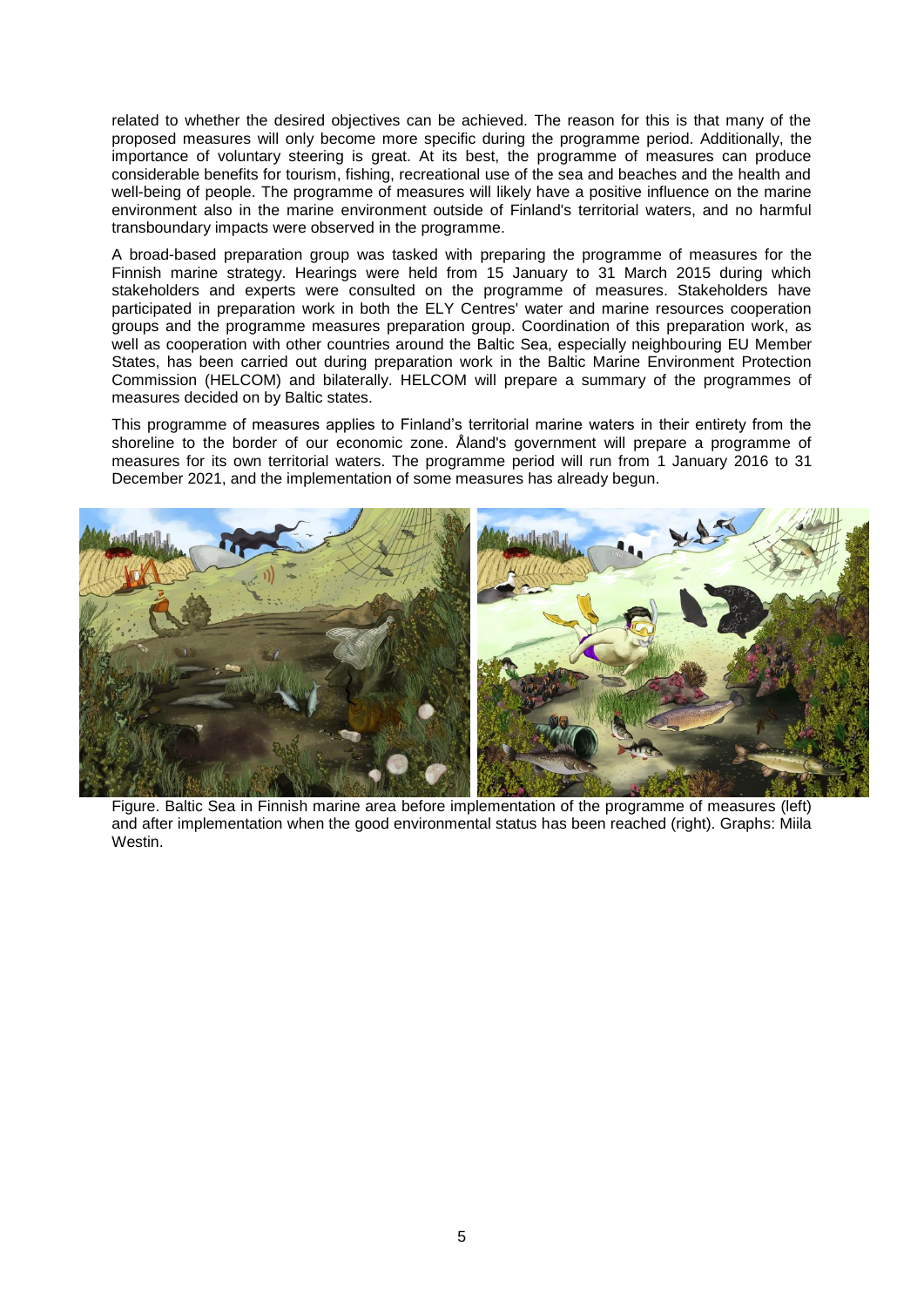| The measures for the Finnish marine strategy 2016-2021     |                                                                                                                                                                                                                                                                                                                                                                                 |  |
|------------------------------------------------------------|---------------------------------------------------------------------------------------------------------------------------------------------------------------------------------------------------------------------------------------------------------------------------------------------------------------------------------------------------------------------------------|--|
| Reduce nutrient loading and eutrophication                 |                                                                                                                                                                                                                                                                                                                                                                                 |  |
| 1                                                          | Improve the effectiveness of nutrient recycling (EUTROPH 1)                                                                                                                                                                                                                                                                                                                     |  |
| 2                                                          | Develop and fully utilise the environmental compensation system for agriculture (EUTROPH 2)                                                                                                                                                                                                                                                                                     |  |
| 3                                                          | Promote the increased use of fish fodder made from raw materials produced in the Baltic Sea region<br>and the use of cyprinids as human nutrition (EUTROPH 3)                                                                                                                                                                                                                   |  |
| 4                                                          | Improve habitats of sensitive marine species in flowing bodies of water (EUTROPH 4)                                                                                                                                                                                                                                                                                             |  |
| 5                                                          | The spreading of gypsum in fields to cut nutrient loading (EUTROPH 5)                                                                                                                                                                                                                                                                                                           |  |
| 6                                                          | Assessment of the importance of the Baltic Sea's internal nutrient stores and the possibilities for cutting<br>these (EUTROPH 6)                                                                                                                                                                                                                                                |  |
| $\overline{7}$                                             | As part of HELCOM cooperation, Finland will continue to take part in negotiations that aim at having<br>the International Maritime Organization designate the Baltic Sea a NOx emissions control area (NECA)<br>(EUTROPH 7)                                                                                                                                                     |  |
| 8                                                          | Contribute to adoption of LNG as the fuel used by vessels and take responsibility for building the<br>necessary infrastructure (EUTROPH 8).                                                                                                                                                                                                                                     |  |
| Reduction of hazardous and harmful substance loading       |                                                                                                                                                                                                                                                                                                                                                                                 |  |
| 9                                                          | Assessment of pharmaceuticals in the marine area (HARMFUL 1)                                                                                                                                                                                                                                                                                                                    |  |
| 10                                                         | A review of the amount of and changes in dioxin and furan loading that flows via the Kymijoki river into<br>the Baltic Sea (HARMFUL 2)                                                                                                                                                                                                                                          |  |
| Sustainable use and management of marine natural resources |                                                                                                                                                                                                                                                                                                                                                                                 |  |
| 11                                                         | Assessment of the possibilities and need for improving the effectiveness of restrictions that apply to<br>fishing of coastline species (FISH 1)                                                                                                                                                                                                                                 |  |
| 12                                                         | Conservation of the European grayling (FISH 2)                                                                                                                                                                                                                                                                                                                                  |  |
| Prevent the spread of invasive alien species               |                                                                                                                                                                                                                                                                                                                                                                                 |  |
|                                                            | No new measures                                                                                                                                                                                                                                                                                                                                                                 |  |
| <b>Reduction of pollution and littering</b>                |                                                                                                                                                                                                                                                                                                                                                                                 |  |
| 13                                                         | A broad-scoped general survey, setting a target and the measures for reducing littering of the marine<br>environment (LITTER 1)                                                                                                                                                                                                                                                 |  |
| Reduction of underwater noise pollution                    |                                                                                                                                                                                                                                                                                                                                                                                 |  |
| 14                                                         | Contribute to decision-making in the International Maritime Organization that will reduce the amount of<br>underwater noise caused by ships (NOISE POLLUTION 1)                                                                                                                                                                                                                 |  |
| 15                                                         | Reduce impulsive noise caused by underwater construction work (NOISE POLLUTION 2)                                                                                                                                                                                                                                                                                               |  |
| 16                                                         | Reduce production of underwater noise pollution (NOISE POLLUTION 3)                                                                                                                                                                                                                                                                                                             |  |
| Reduce physical damage and loss of seafloor habitats       |                                                                                                                                                                                                                                                                                                                                                                                 |  |
| 17                                                         | Reduce harmful impacts of dredging (PHYSICAL 1)                                                                                                                                                                                                                                                                                                                                 |  |
| 18                                                         | Draft a national marine sand and aggregate extraction plan (PHYSICAL 2)                                                                                                                                                                                                                                                                                                         |  |
|                                                            | Prevent disturbances caused by hydrographic change                                                                                                                                                                                                                                                                                                                              |  |
| 19                                                         | Implement measures to improve local flow conditions in coastal areas (HYDRO 1)                                                                                                                                                                                                                                                                                                  |  |
| Maritime safety and risk management                        |                                                                                                                                                                                                                                                                                                                                                                                 |  |
| 20                                                         | Reduce risk of oil spills by improving effectiveness of monitoring STS procedures, i.e.ship-to-ship<br>transfer of oil, in Finland's territorial waters by continuing the drafting of a harmonised practice for STS<br>procedures within the framework of the Baltic Marine Environment Protection Commission - Helsinki<br>Commission (HELCOM) in the Baltic area (SHIPPING 1) |  |
| 21                                                         | Improve vessel traffic safety with the eNavigation strategy's Intelligent waterways concept - Älyväylä<br>(MARITIME 2)                                                                                                                                                                                                                                                          |  |
| 22                                                         | Draft a development programme for preparedness in the prevention of marine environment disasters<br>(SHIPPING 3)                                                                                                                                                                                                                                                                |  |
| 23                                                         | Draft a national action plan for the assessment of the ecological impacts of chemical spills in the Baltic<br>(SHIPPING 4)                                                                                                                                                                                                                                                      |  |